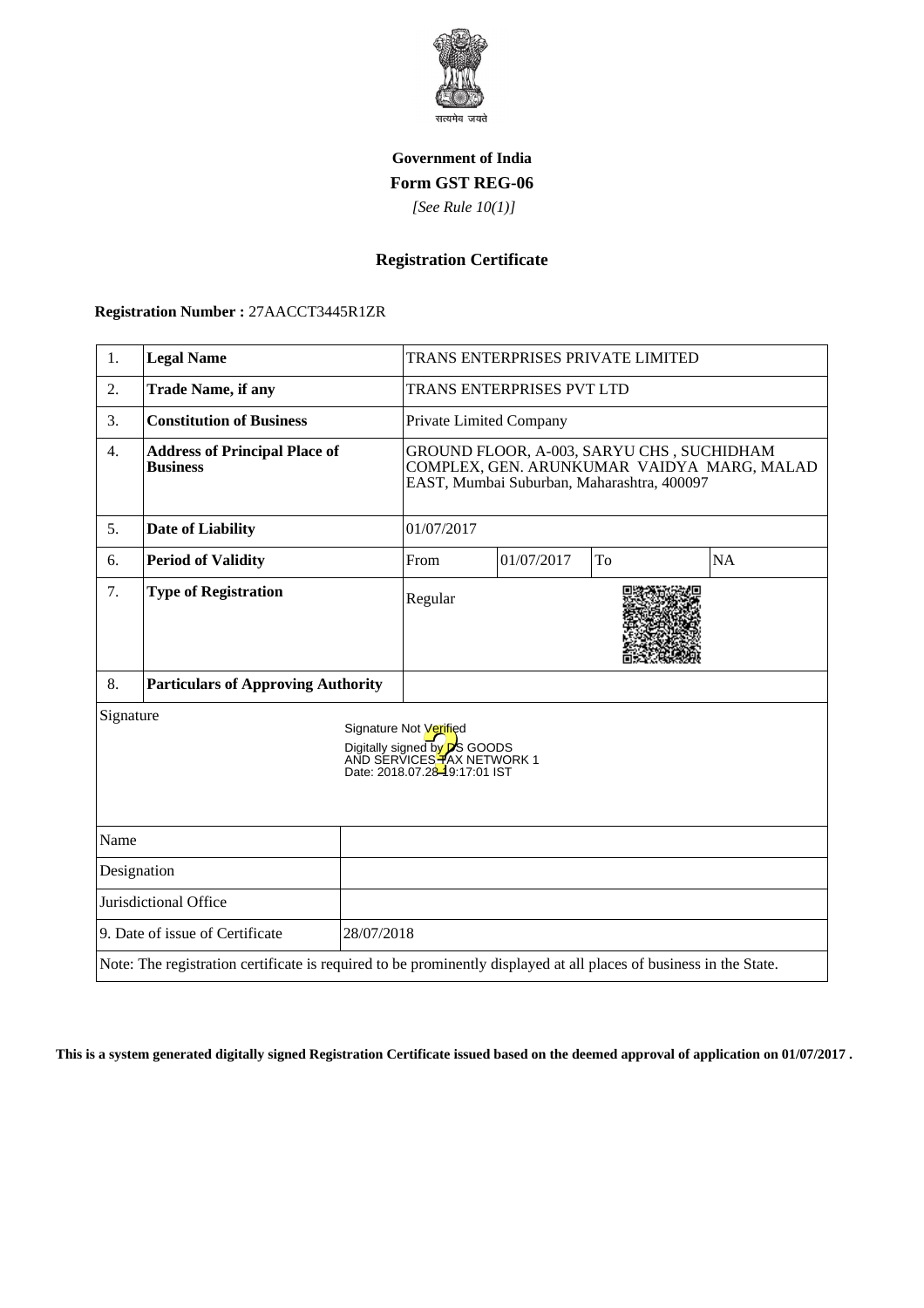

 GSTIN 27AACCT3445R1ZR Legal Name TRANS ENTERPRISES PRIVATE LIMITED Trade Name, if any TRANS ENTERPRISES PVT LTD

### **Details of Additional Places of Business**

Total Number of Additional Places of Business in the State 0